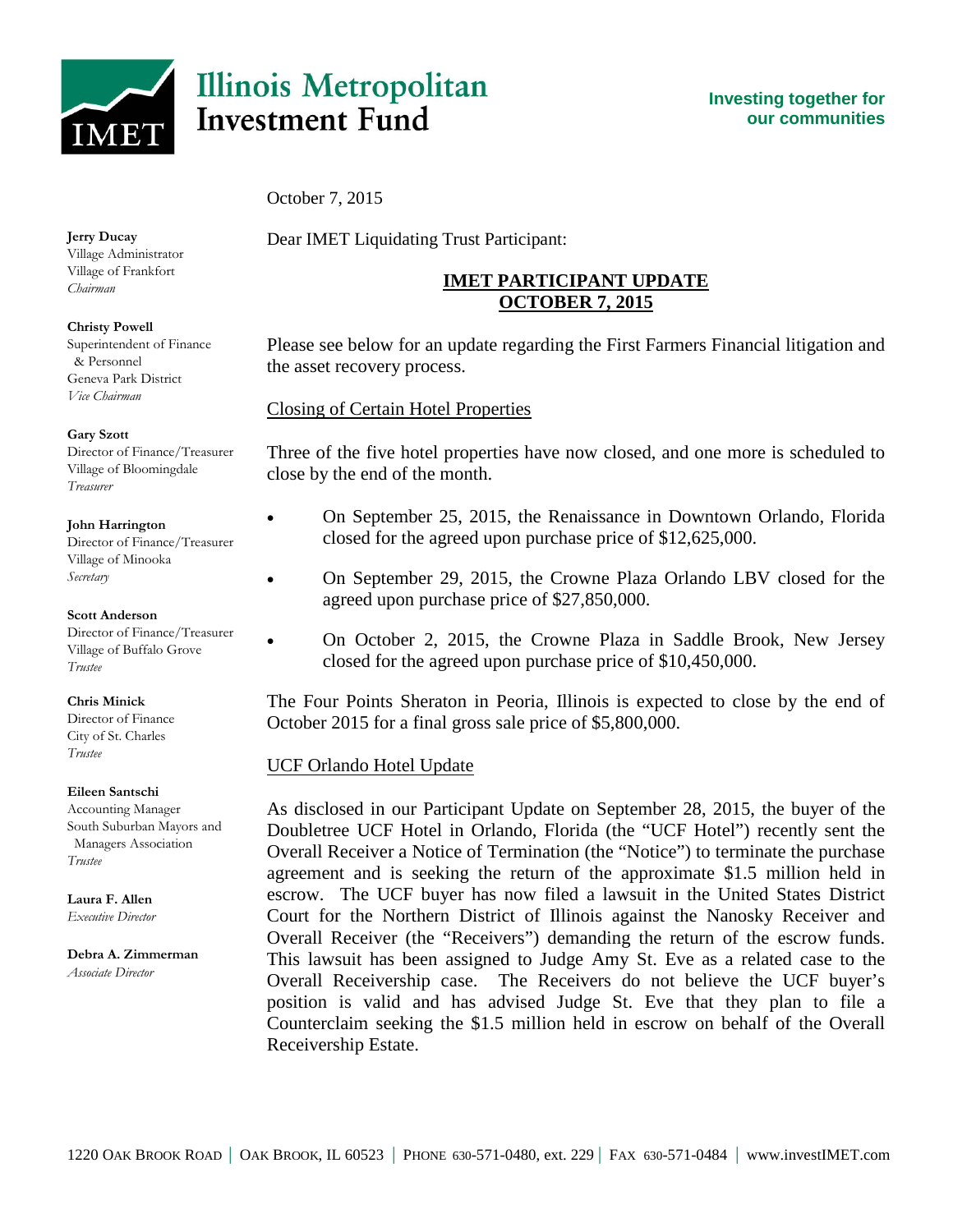As a result of this issue, the Receivers have decided to list the UCF Hotel with HREC, the broker who has been assisting the Receivers with respect to the other hotel properties. The Receivers have already received a letter of intent from a potential purchaser and have also received inquiries and expressions of interest from a number of other potential purchasers. The Receivers are considering the best way in which to maximize value relating to the UCF Hotel. The UCF Hotel is currently operating at a profit of approximately \$164,000 per month and any delay in closing will generate additional revenue for the Overall Receivership Estate.

## Greenberg Traurig Revised Fee Petition

As you may recall, Greenberg withdrew its initial fee petition in August 2015 due to ongoing negotiations with the Overall Receiver regarding the fees for which it sought reimbursement from the Overall Receivership Estate. Greenberg and the Overall Receiver failed to reach an agreement on the fees and on September 30, 2015, Greenberg filed its revised fee petition, seeking payment of fees and expenses totaling \$1,938,737 from the Overall Receivership Estate for services it performed representing Pennant in recovery efforts through August 2015 (the "Revised Greenberg Fee Petition"). Greenberg claims in the Revised Greenberg Fee Petition that it has reduced its prior fee petition by \$297,625.57, largely in response to arguments made by IMET and the Overall Receiver in their draft objections to Greenberg's prior fee petition. As you may recall, the original fee petition only related to the period September 2014 through April 2015, whereas the Revised Greenberg Fee Petition relates to the period of September 2014 through August 2015.

Under the Amended Receivership Order of April 23, 2015, the Overall Receiver is tasked with reviewing the Revised Greenberg Fee Petition and providing the Court with his recommendations. At a Court hearing on October 6, 2015, Judge St. Eve set **a deadline of October 20, 2015** for all interested persons to file any legal objection they may have to the Revised Greenberg Fee Petition. The October 20, 2015 deadline applies only to legal objections relating to Greenberg's entitlement to fees and does not apply to objections interested persons may have to the specific time entries of Greenberg. Under the Amended Receivership Order of April 23, 2015, the Overall Receiver is encouraged to communicate with interested persons regarding any concerns they may have regarding any fee petition, including the Greenberg Revised Fee Petition. Accordingly, if you would like to provide your input or express any concerns regarding the Greenberg revised fee petition, you should do so prior to October 20, 2015. You are also free to file your own objections as an Interested Person under the Amended Receivership Order of April 23, 2015. Such filings relating to any legal objection must be submitted to the Court by October 20, 2015. IMET, Harvard Savings Bank, University of Wisconsin Credit Union and the Overall Receiver have all indicated that they plan to object to the Revised Greenberg Fee Petition. To obtain a complete copy of the Revised Greenberg Fee Petition with Exhibits, please contact Laura Allen at [lallen@investimet.com.](mailto:lallen@investimet.com) Should you wish to contact Patrick D. Cavanaugh, the Overall Receiver, his contact number is 312-456-5636 or you can contact Mr. Cavanaugh's counsel, Steven Towbin at 312-276-1333.

### Overall Receiver's Sale of Other Assets

The Overall Receiver has filed a motion for court approval of the sale of two USDA guaranteed loans (the "Sale Loans"). Neither of the Sale Loans is in monetary default, and the Overall Receiver is currently servicing them for the benefit of the secondary market participants and the receivership estate. The Overall Receiver attempted to market and sell the Sale Loans, as well as the other loans still held by the Overall Receiver, through Government Loan Solutions, Inc., a broker of USDA and SBA guaranteed loans. The marketing effort included over 46,000 e-mail solicitations to potential purchasers. There were a total of eight confidentiality agreements